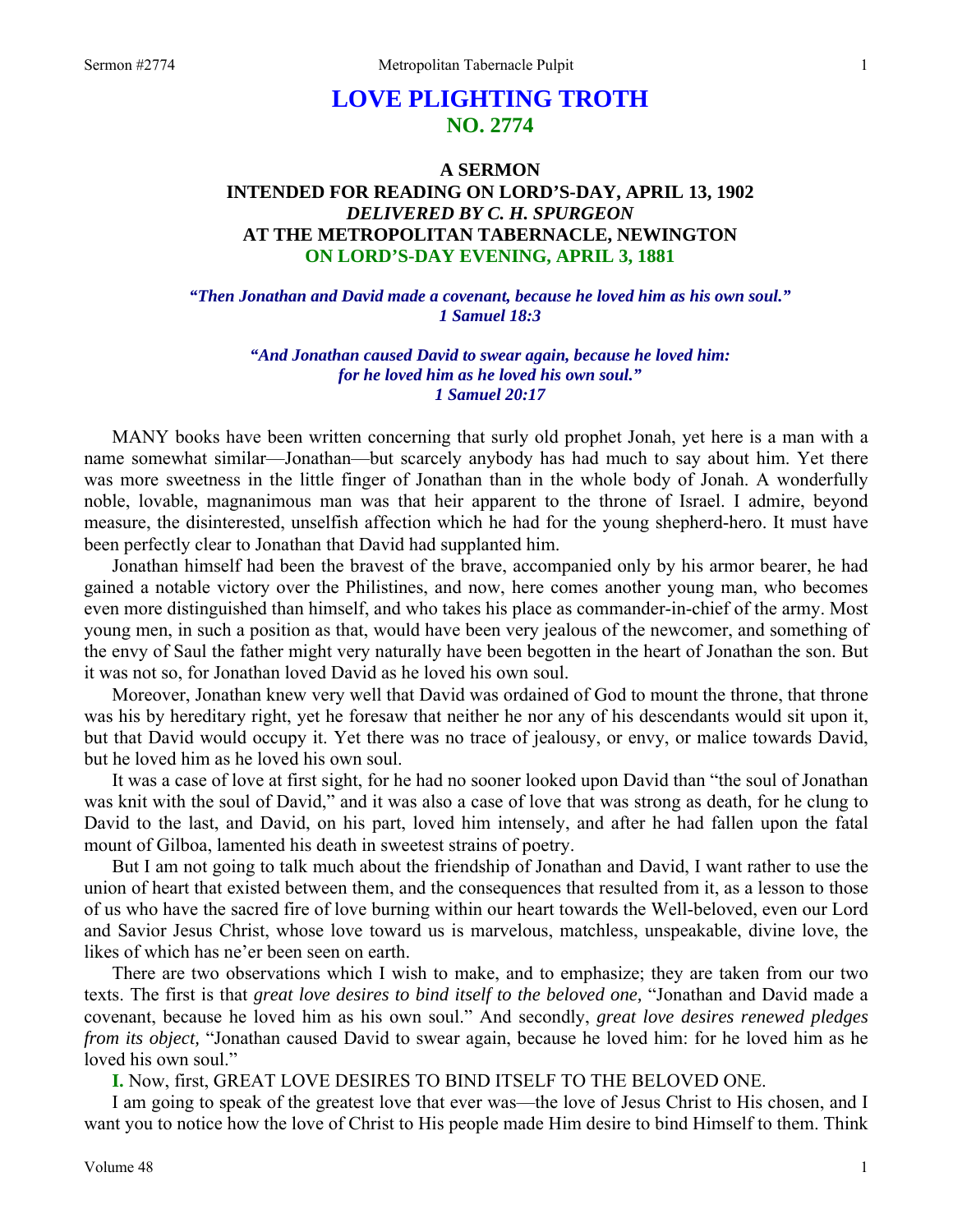of this wondrous theme with all your hearts, so that, however feebly I may speak, the ardor of your imagination will put life into my poor words.

And first of all, remember that *Jesus bound Himself to His people by covenant bonds*. Of old, or ever the earth was, our Lord Jesus had set His heart upon a people whom He foreknew, and His delights even at that time were with the sons of men. He delighted to think upon them as a people that should be His forever, and therefore, He accepted them, to be His own, by a covenant gift from His Father's hands. His Father gave unto Him all those who should thereafter believe on Him, and His great heart of love was set upon all the chosen ones who were thus given over to Him to be His portion and heritage forever and ever. This was the first link between Christ and the church.

Then, in the fullness of time, our Lord's great love to us led Him into visible union with us, for as He had undertaken, when His Father gave us to Him, that He would save us, and keep us, He came into the world to begin that great work by taking upon Himself our nature.

That was a wondrous union with us when He, who had made all things, did hide Himself away in the body of a babe—when He, whose presence filled the heavens and the earth, deigned to find a dwelling place in this world in the form of a carpenter's son, for "the Word was made flesh, and dwelt among us, (and we beheld his glory, the glory as of the only begotten of the Father), full of grace and truth."

For this cause did the Son of God leave His Father's house, that He might be joined unto His church, and they twain became one flesh. "This is a great mystery," said the apostle, "but I speak concerning Christ and the church." Because He loved us as His own soul, nothing would satisfy Him until He had partaken of the nature of those who had been given to Him to become His portion and His heritage. "Bone of our bone, and flesh of our flesh," is the eternal Son of God now that He is also the Son of man, "for we are members of his body, of his flesh, and of his bones."

This being done, Jesus determined that the covenant between Himself and His people should be kept up as an indivisible union right through,

> *"'Yea,' saith the Lord, 'with her I'll go Through all the depths of care and woe; And on the cross will even dare The bitter pangs of death to bear.'"*

He had come into the closest possible union with His church, because He loved her as His own soul, and He determined to maintain that union although it involved a life of toil, humiliation, poverty, and pain, and although it also involved death, "even the death of the cross." But He would, at all costs, carry out the covenant that He had made with His Father to be the Surety and the Substitute for His own people, "Having loved his own, which were in the world, he loved them unto the end."

Because of this close connection with His church, our Lord Jesus Christ has bound Himself to every believing soul by very definite promises. Christ so loves you, beloved, that He has said to each one of you, "I will never leave thee nor forsake thee." Up in heaven, He maintains your right, and defends your cause, and He has pledged His honor to secure your eternal safety, and has linked His own cause and kingdom, and His future success, with your being ultimately delivered from all sin and sorrow. It is wonderful to note how Christ, in entering into covenant with His people, has bound Himself by every conceivable tie to those whom His Father gave unto Him, and whom He has redeemed with His precious blood.

Then next, *Jesus would have us bound to Him on our part*. This kind of bond can never be all on one side, for true friendship leads to mutual love. To my mind, there is a measure of mystery in both my texts, "Then Jonathan and David made a covenant, because he loved him as his own soul." Which is the "he" and which is the "him" referred to in this verse? Is the "he" David, and the "him" Jonathan, or is the "him" David, and the "he" Jonathan?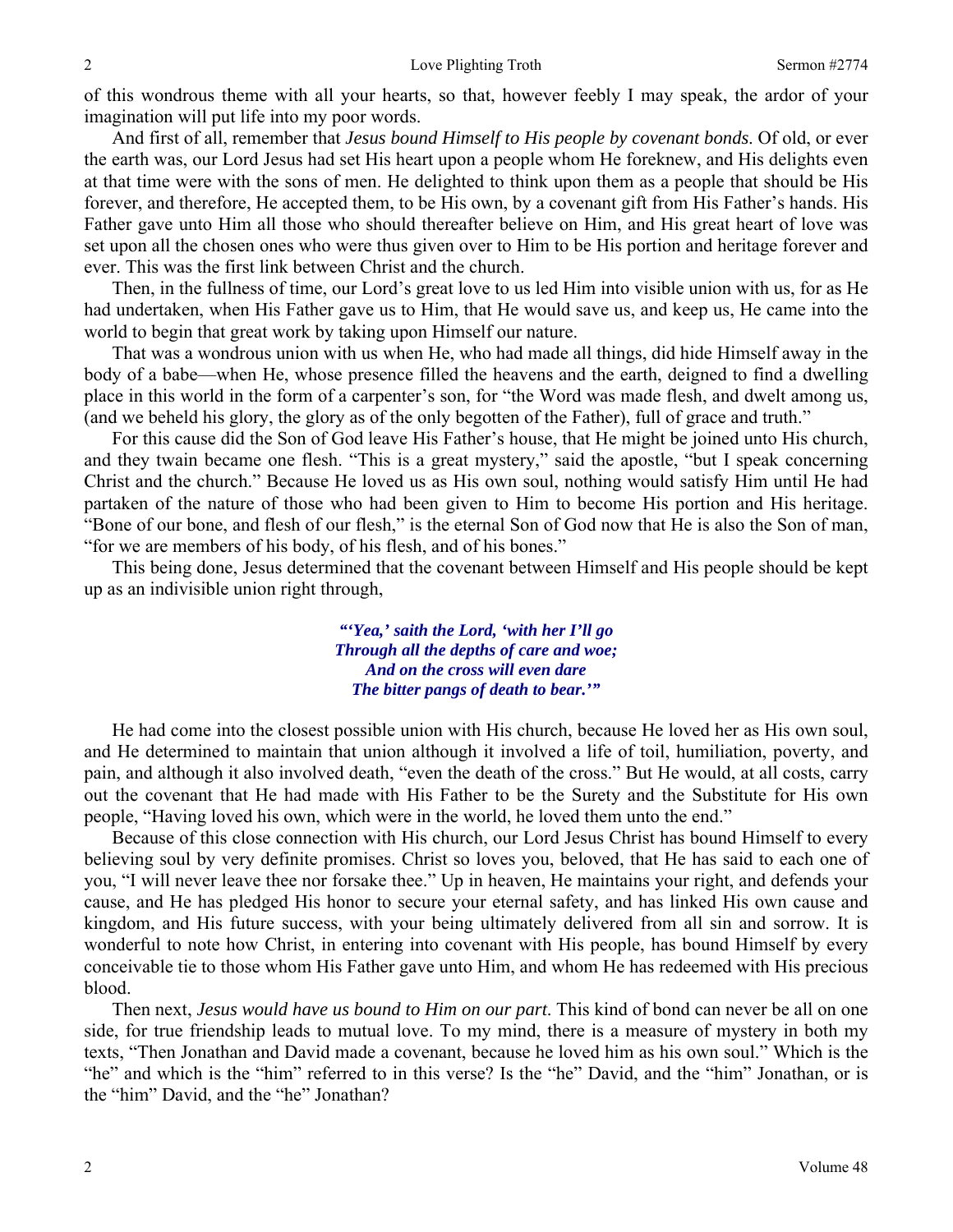#### Sermon #2774 **Sermon #2774** Love Plighting Troth 3

There is the same indefiniteness in the second text, there is a kind of mixing up of the pronouns, and I like that, because a true friend or a true love is one's other self, the two persons are so closely joined to one another that they have become one. So our blessed Lord Jesus, who has linked Himself with us by many strong ties, would have us link ourselves with Him by many ties also. Let us see whether we have bound ourselves to Him in that way, how is it done?

Our first conscious love-union to Christ is when we come, and submit ourselves entirely to Him, that He may save us. Have all of you done this? I remember when I first realized that there was nothing I could do to save myself and that Christ had done it all, and I was quite content that He should be my Savior on those terms. Content, did I say? Nay, more than that, I was delighted just to lay myself down at His dear feet that He might save me entirely.

After that submission to Him, there next came into my soul next, an ardent love to Him. I feel sure that it was so with all of you who have believed in Him, when you realized that He had saved you, you felt so glad and so thankful that you could not help loving Him who had done so much for you. That is the kind of union that Christ desires on our part toward Himself—that we should be grateful for His redeeming love, grateful for the forgiveness of our sin, and then that we should love Him in return.

You did feel that love once, did you not? Do you feel it now? Let me stop a minute, and ask you to think of Christ as actually being here. He is a real Christ, you know—no dream, no mere imaginary personage, who has simply figured in the pages of fiction. He is a real, living Christ, and if you have submitted yourself to Him to save you, He has saved you. Then, do you not love Him? Give your love an opportunity of expressing itself, look your Savior in the face, and say to Him—

#### *"Do not I love Thee, O my Lord? Behold my heart and see."*

And if you can truthfully do it, let your soul as well as your voice sing those well-known words—

*"My Jesus, I love Thee, I know Thou art mine, For Thee all the follies of sin I resign; My gracious Redeemer, my Savior art Thou, If ever I loved Thee, my Jesus, 'tis now."* 

Because Jesus loves you as His own soul, He wants you to avow your union with Him by expressing the love which you really feel in your heart towards Him. That love should constrain us to confess that we belong wholly to Him, with all we are and all we have. There is not anything about us which is not our Lord's, from the crown of our head to the soles of our foot, He has redeemed us with His precious blood. So let us own that we are "bought with a price."

Because Christ loves us, He wants us to own that we are His as surely as that He is ours, and not only to admit this in our own heart, but also to confess it before men by casting in our lot with His people. Has my Lord Jesus a visible church anywhere on earth? Then, let me share the lot of those who are its members. What are its fortunes? Let them be mine. Is the church dishonored and despised, maligned and persecuted? Then, let me take the rough side of the hill with her, and bear the brunt of the storm with her, rather than in a cowardly manner, be ashamed of my Master, and shrink from avowing that I belong to Him.

Because He loves you as His own soul, He wants you to openly declare that you are really His. In the presence of men and angels, or in the presence even of legions of devils, be not ashamed to let it be known that you belong to Jesus, just as Jonathan and David were not ashamed to let it be known that they were fast friends to one another.

Then, beloved, it will delight Christ's heart if you show kindness to all who belong to Him. You remember how David looked after poor Mephibosheth, the lame son of Jonathan, when he found him, he took care of him for Jonathan's sake. So, dear friends, look after Christ's lame people, Christ's poor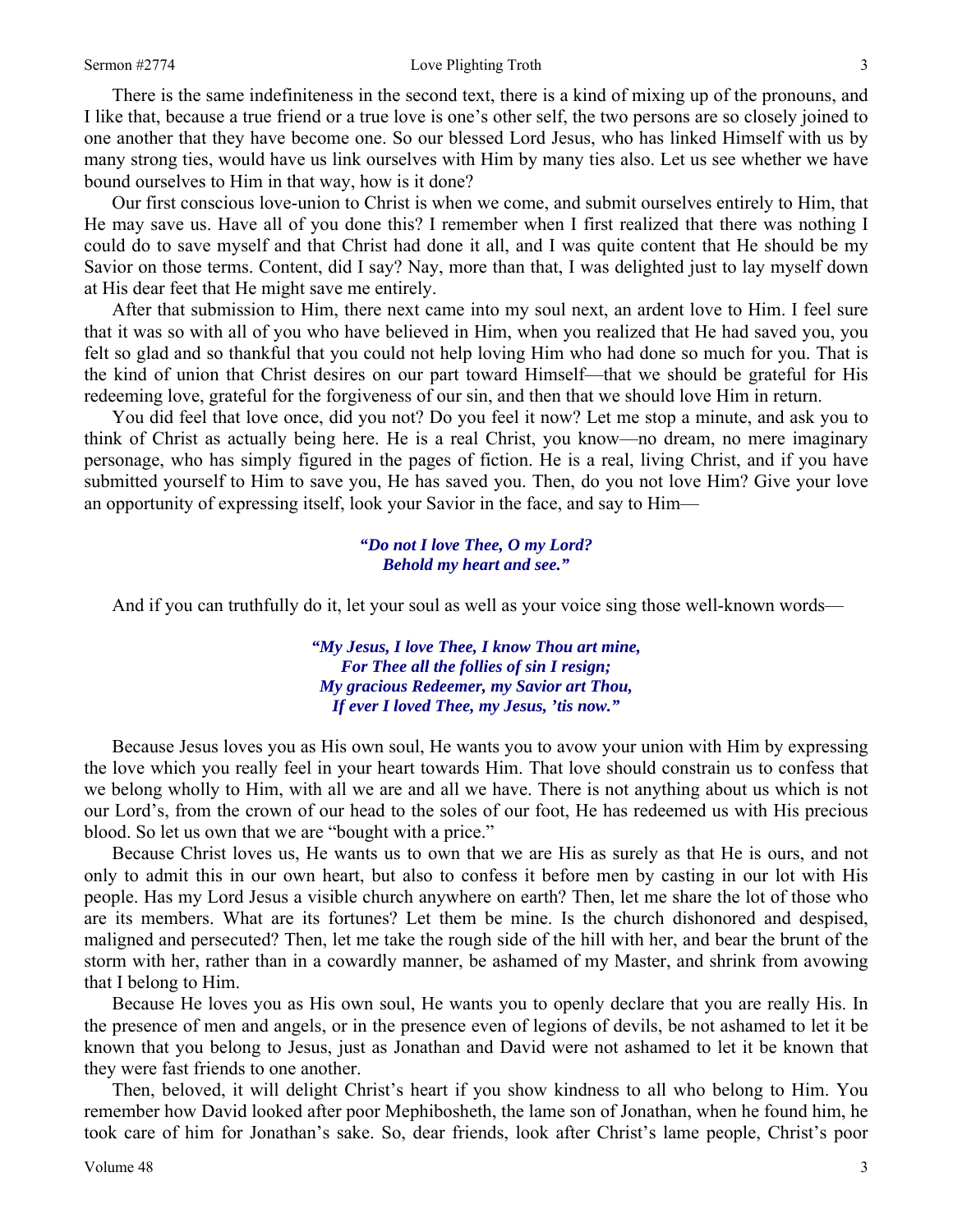people, Christ's despondent people, Christ's sick people. Visit them in their affliction, relieve their distresses, comfort their hearts, and do it all for the Lord Jesus Christ's sake.

And because Jesus loves you, He wants you, beloved, to merge all your life's interests more and more in His, and to find your gain in advancing His honor. He wants you to come to this point—that you will be rich when His cause prospers—that you will be poor when His church declines—that you will be happy when Christ is honored, and that you will be sad when He is not loved. It will be to Him a great joy when He shall see you more and more entering into covenant with Him, as He has already, to the fullest possible extent, entered into covenant bonds with you.

If this is our Lord's desire, shall we not fulfill it? I think I hear some of you say, "We know all this, and we have done all this." Then keep on doing it. As you sit in your pews, try to feel, more really than you have ever done before, the bonds of love which bind Christ to you and which also bind you to Christ. Say, with the apostle, "We love him because he first loved us."

These bonds are mutual and they are indissoluble. With confidence we may repeat the apostolic challenge, "Who shall separate us from the love of Christ?" For we know that nothing can make Him leave off loving us, and nothing can make us leave off loving Him.

Further, as David accepted Jonathan's presents, we accept, O gracious Savior, all the priceless gifts that You do bestow upon us! We see You taking off your royal robe, and girding it around us. You did lay aside all your bright array, that we might be clothed as princes of the blood-royal of heaven. "Even to his sword, and to his bow, and to his girdle," did Jonathan give to David, and our Lord Jesus has done the same for us, so that we have "the sword of the Spirit," with which we may "fight the good fight of faith," and from His bow we may shoot upward the pointed arrows of prayer, and that we also may be girt about with the girdle of the truth.

There is nothing, O Lord, which You have that You have not given to us, and with both our hands we do accept of that which is Yours, and of Yourself also, for You too, are given to us, and in return, we give ourselves to You, "'Tis all that we can do." Let it really be so with us now, let our love embrace the Well-beloved, let this be a time of love with us. Look up at His blessed face, and then ask, "Was there ever any other so fair as He is?" Then look into His heart, and inquire, "Was there ever another heart so tender, so true, so kind, as His?" Then count His royal and divine honors, and see whether any other lover ever wooed with such bejeweled hands, and such a crown of glory as He wears upon His blessed brow.

Ay, look Him all over, and see if there ever was such incarnate love in any other as you behold in Him. Did any other man ever love so intensely, or did any woman ever expend such a wealth of love as He has bestowed on us in stooping from the highest heavens to the lowest depths of misery and shame, and even to the grave itself, that He might lift us up to sit forever with Him on His throne?

O heart! Heart! Heart! you ought to be smitten till you break into a thousand fragments if you do not love the Well-beloved! What are you at, cold soul, lukewarm soul, that you do not burn and glow with such good matter as this when you are speaking of the things which concern the King! Come, beloved, let us love our Lord, or die. If we really are Christians, our hearts would sooner cease to beat than cease to love our blessed Savior.

Thus much, but all too poorly said, upon the truth in our first text, great love desires to bind itself to the beloved one.

**II.** Now, secondly, we learn from our second text that GREAT LOVE DESIRES RENEWED PLEDGES FROM ITS OBJECT, "Jonathan caused David to swear again, because he loved him: for he loved him as he loved his own soul."

It was not out of distrust, but *by reason of a sort of sacred jealousy,* that "Jonathan caused David to swear again." He did not fear that his friend would prove untrue, but he wanted to have every possible confirmation of the covenant of love which they had made with one another. And believing soul, though Christ does not distrust you, He knows what is in you, and He is jealous of you. Our Savior is as jealous of us as His Father is, the immeasurable greatness of the love of Jesus Christ to us moves Him to feel an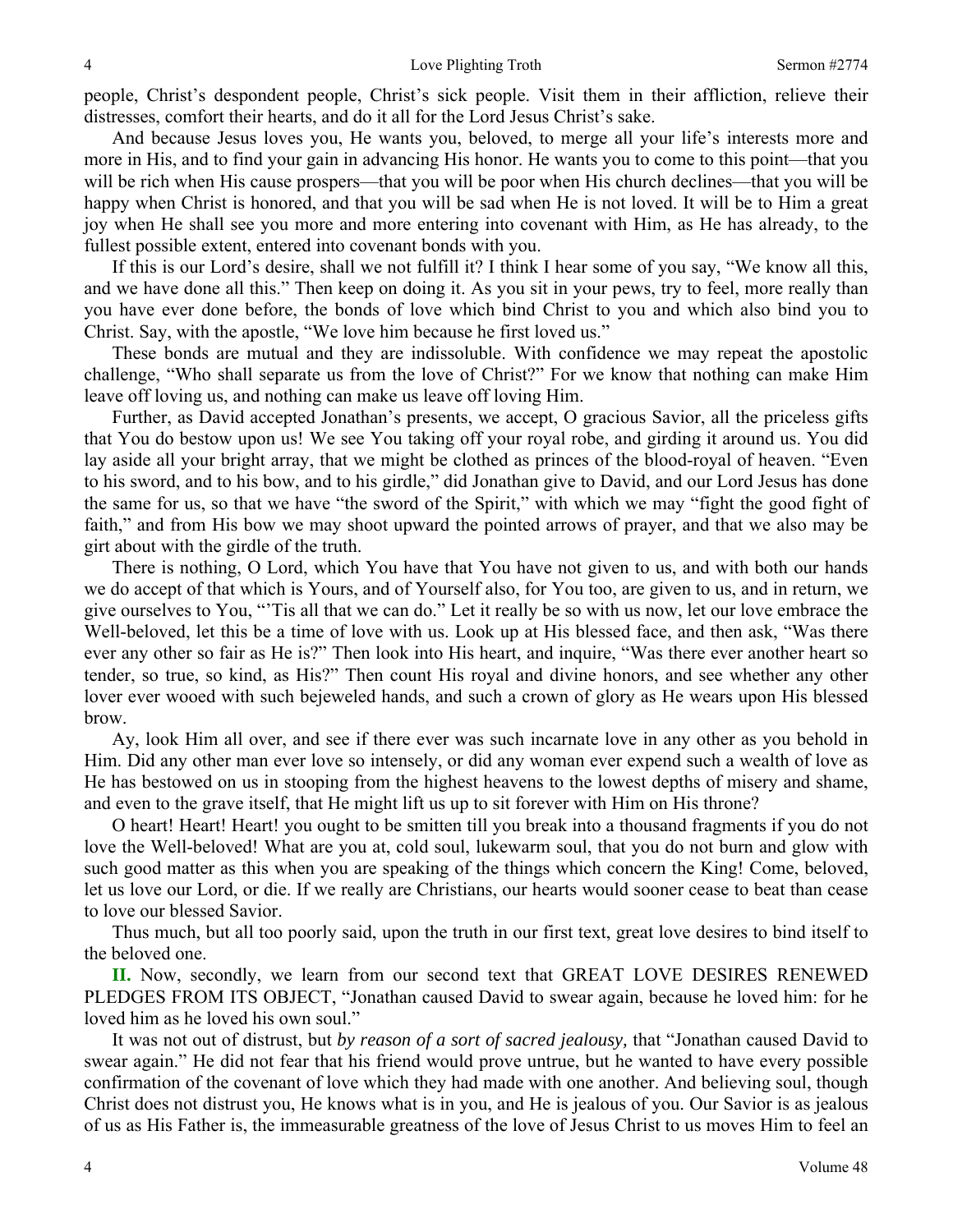infinite jealousy of us. He loves us so much that He will have all our love, and if you are really His beloved ones, He will adopt ways and means of extracting from you the last particle of your love, that He may have it all for Himself.

As Rutherford said to a noble lady, who had lost a number of children, one after the other, "The Lord Jesus loves you so much that He will not let one drop of your love go in any other direction than towards Himself." And though He may not deal in that way with us, by taking away our friends and kindred, yet I am sure that, where He loves us much, He will have the whole of our love. He cannot bear that our heart should be divided, or in any measure taken from Him, so again, and again, and again, He causes us to renew our vows and our covenant with Him. So would He have us again renew our love to Him.

Further, *this is the only return we can make for His love*. Your little children on your knee, cost you much care and anxiety, and when they kiss you, and fondle you, and tell you how much they love you, they may well do so, for that is all they can do. They cannot help you in your daily toil, or bear any share of your heavy burdens, and in like manner, all that we can do for Christ is to love Him. Alas! that we do so little of that,

I fear that sometimes, we are more ready to preach, or teach, or give away tracts, or do something in the way of active service for Christ, but after all, the acceptableness of these things is to be measured by the love to our Lord that is in them. To love Him is the chief thing, it is our love that Christ longs for above everything else. "Thou shalt love the LORD thy God with all your heart, and with all thy soul, and with all thy strength, and with all thy mind." This is the first and greatest commandment of all, and therefore does our Savior wish us again and again to renew our vows of love to Him.

Besides, *it is for our highest benefit that we should do this*. Our love is often so feeble and cold that it needs to be stirred up again. The fire in our heart so continually burns low that we need constantly to have the flame fanned, and fresh fuel put on, that we may love our Lord more and more.

And chilly as we are in ourselves, *we are often tempted and allured by other loves,* and are apt to lend a listening ear to the charmer's fascinating voice. You know that it is so, beloved, we are not true to our Lord as we ought to be, and therefore does He ask us again, and again, and yet again, "Lovest thou me? Lovest thou me? Lovest thou me?" And if we are grieved that a third time, He puts to us the question, "Lovest thou me?" we ought to remember that we have grieved Him many more than three times, and it is our unfaithfulness to Him that lays upon Him the necessity of putting this inquiry to us so often.

It is also for our benefit that we should often renew our pledges of love to our Lord, *because we cannot be happy unless we are wholly taken up with love to Him*. "Vanity of vanities, all is vanity," said Solomon, and we may well say the same. There is nothing upon earth that can give solid satisfaction to a Christian apart from Christ. You may make him rich, you may lavish upon him all conceivable delights, but these things will all mock him, like the mirage of the desert, unless his heart is right with Christ, and is filled with the love of Jesus, and the sunlight of the divine presence is there. I am sure that it is so.

You unconverted people may be happy enough in your way, without Christ, but a true born child of God cannot have any bliss apart from His Lord. If you mean to be a Christian, you must recollect there remains but one source of true delight to you, but that one source of delight contains more than all other springs of joy put together. If you do but drink of it, you shall be more than satisfied, but if you turn aside from that fountain of living waters your soul will thirst and faint. It is God's decree that you shall mourn until you come back to the Beloved, and yet again swear allegiance to Him, for He will have you do it because He loves you as He loves His own soul.

I wish that all of us, who do love the Lord, would at once renew our covenant with Him. It may help us to do so if I remind you of the past times when we have given ourselves up to Him. I recollect well the first surrender of my soul to my Savior, do not you remember the like hallowed season? Turn over the leaves of your diary till you come to the record of it. "On such a day, I was born again. On such a day, I was married to Christ. My heart was wholly given to Him, and I rejoiced in Him." Recollect that solemn surrender, and as you recall it, say over again, as you said then—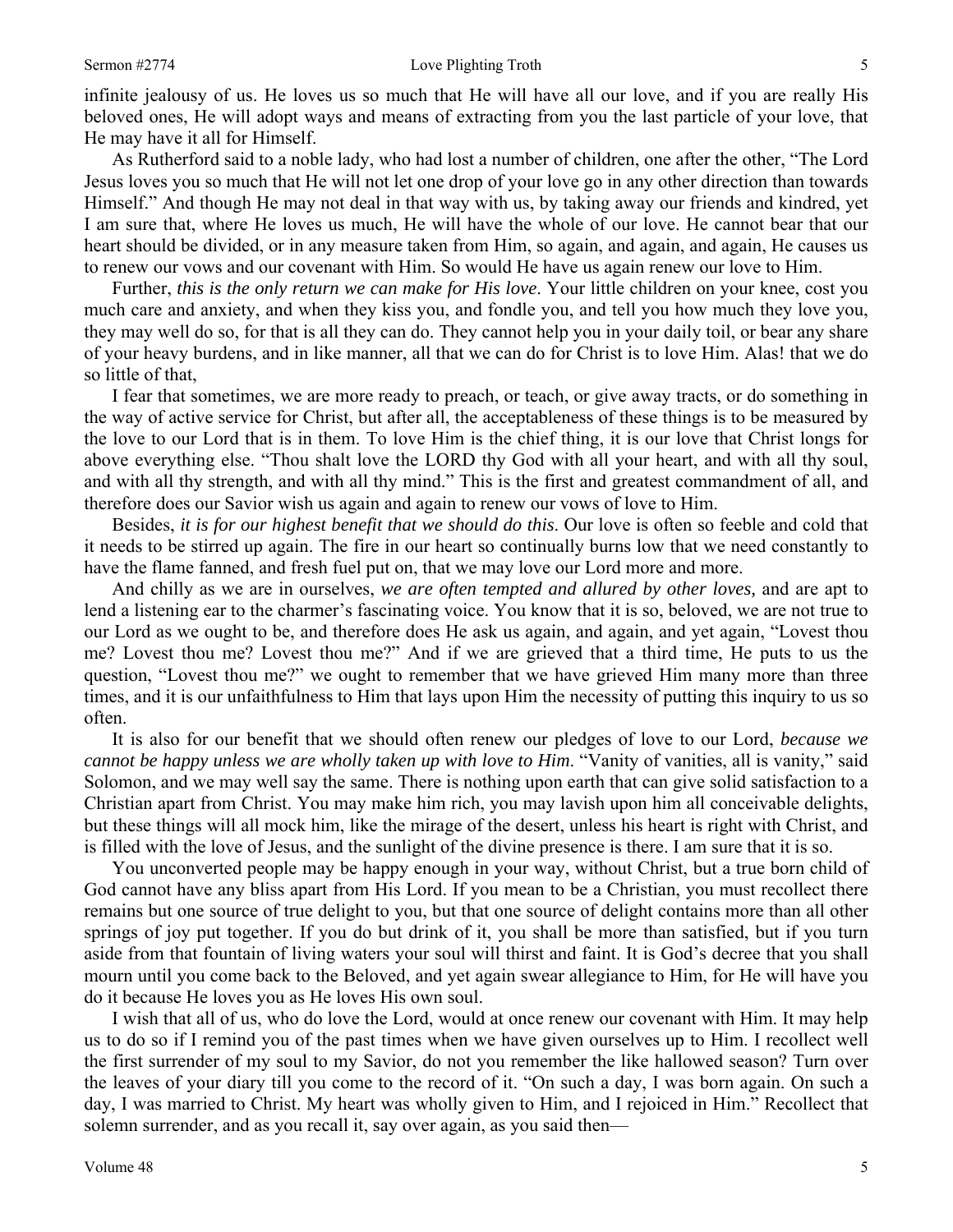#### *"Here, Lord, I give myself away; 'Tis all that I can do."*

Do you recollect your baptism—you who were in Scriptural fashion, buried with Christ in baptism? I recollect mine. What did I mean by it? I meant that, as I gave up my body to be temporarily buried in the river—as the water rolled over me, and I was as one dead and buried, so did I declare that I was dead to sin, dead to the world, and buried to it all—and I also meant that, as I rose again from the stream, so would I live for Christ alone, in newness of life, as one who had been dead, and buried, and had risen again.

To me, that was the most solemn day of my life. I recollect rising early, at the break of day, that I might have some hours of prayer before starting, for I had some miles to walk along a country road, and all the way I was thinking of the public dedication of myself to my Master. I meant that to be my funeral day to all except Himself, and the day of my resurrection with Him, and I hope it was, and also hope it was the same with you. If so, I pray you, do not belie your baptism. I charge you, who have been buried with Christ, that you bear in your body the marks of the Lord Jesus, not in one place only, as was the fashion under the old law—but in your entire body, that you may be wholly Christ's, completely Christ's, henceforth and for ever.

Since that time of our baptism, how often have we renewed our vows of love to our Lord as we have come to His table! We have partaken of the bread and the wine as the memorials of His love to us, and I think that, there, we have often given ourselves up to Him again. Do so again, beloved, as you come presently to the communion, come as if you were coming for the first time. Say, "My Savior, I take Thee to myself, to be my life, and the food of my life, and I will, by Thy grace, live to Thee and to Thee alone."

Some of us have a further reason for renewing our vows of love to our Lord, because we have lately risen from a sickbed. Shall not the life that has been prolonged be wholly the Lord's? If He has taken away from us the heavy burden of terrible pain—the iron yoke of deep depression of spirit—do we not feel bound to yield ourselves up to Him as though we were beginning our Christian life over again? And I think that others of you, who have not been in pain, and have not been depressed in spirit, ought to feel as though, because of God's great mercy to you in keeping you out of such trials, you should yield yourselves anew to Him.

Some of you may have reached another anniversary of your birthday, or you may have come to some other period of your life that is memorable, perhaps you have taken a new business, or have gone to live in another house—well, I hardly like to think of going into a new house, or even sleeping in another room, without once more saying, "Come here with me, my Lord. I am Yours, wherever I am, on land or sea, in this country or in a foreign land, I am eternally joined to You, and Your servant would I be at all times."

It would not be amiss to renew your covenant with your Lord every morning when the day breaks, and to renew it yet again every night as you fall asleep, for oh! it is most helpful to the spirit to be often coming to Christ—to be constantly committing your soul into His dear hands.

I am sure that Christ is pleased with you when you do this, for He loves you as He loves His own soul. He is never tired of hearing you tell Him how much you love Him, you can never continue speaking on that theme so long as to weary Him by your confession of love to Him. You never praise Him until He is tired of your song. You never implore His mercy till He is weary of your prayers. That can never happen, and when you come, and bring yourself—poor, poor self, as it is—to Christ, He never disdains your love.

A little child delights to caress its mother, and as the mother is never happier than when she is receiving the child's love, so believe me, it is with Christ. Yet some of you seem to think that He does not want your affection, or you fancy that it does not signify how you express your love—that a few hurried words of prayer will suffice, or a dull, formal hymn of praise, but it is not so. Do you not want to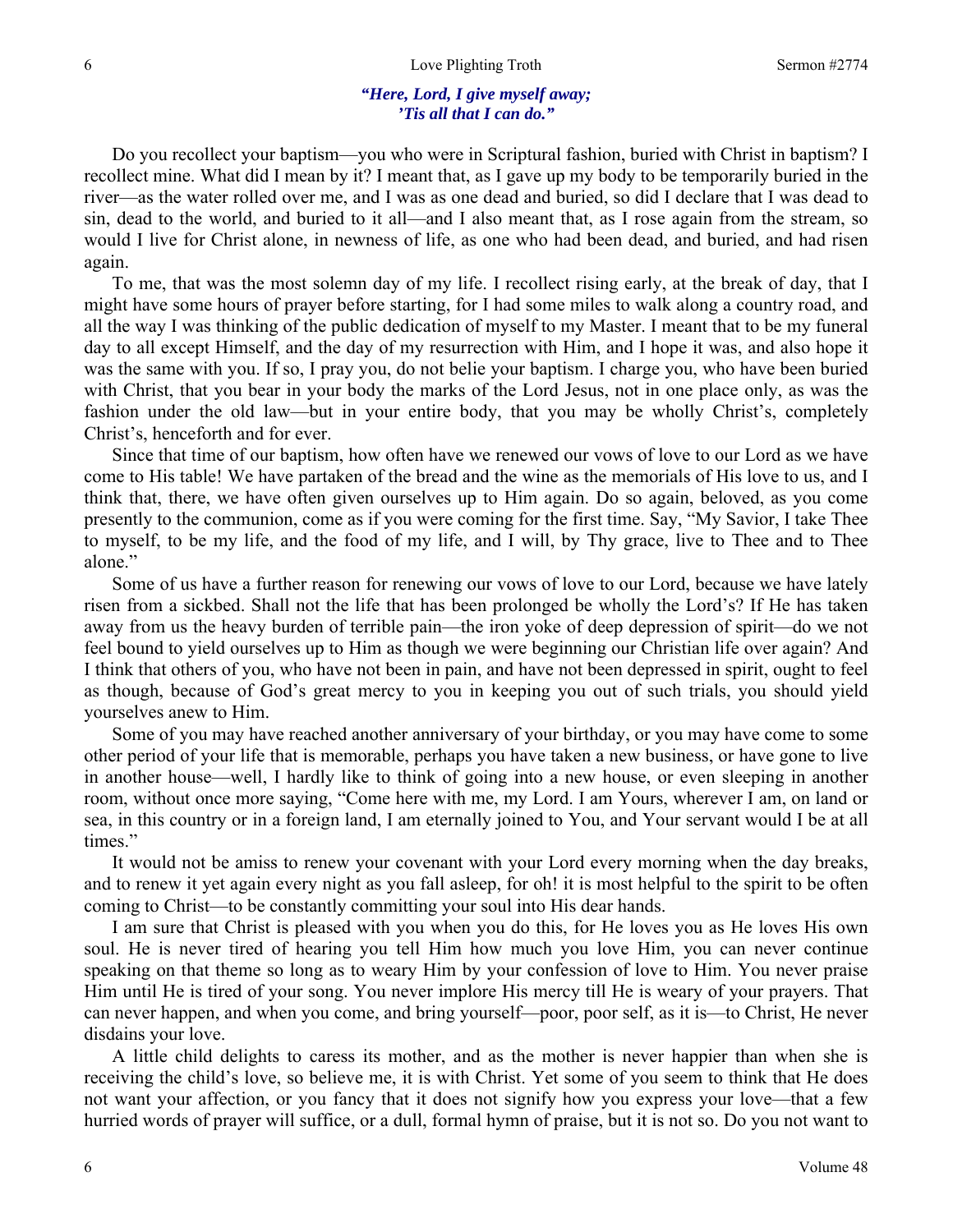make Him happy? My brother, in his prayer, thanked God that it was possible for us to add even to the bliss of Christ in heaven, and it is so. The shepherd rejoices when he finds the sheep that was lost, but does his joy end when he finds it? Oh, no! The father had great joy when the prodigal returned, but did his joy end when his boy came home? Oh, no! Christ is always glad of converse and communion with His beloved ones, so give Him much of it. Say to Him sometimes—

#### *"With Thee all night I mean to stay, And wrestle till the break of day."*

And sometimes, hour by hour, do nothing but commune with Him. Yea, always, when about your business, or whatever else you have to do, abide in Him, for He would have you so to do.

In closing, I would earnestly urge those who love the Master to take frequent opportunities of getting alone with their Beloved, that they may express their love to Him. Do you often do that, dear friends? To my mind, that is one of the choicest forms of devotion—just to tell the Savior how you love Him—to sit down, or kneel, or stand, or walk, and say, "My gracious Lord, I do love thee, teach me to love thee more." Tell Him why you love Him, rehearse His deeds of grace towards you. Keep on at that theme till your heart burns within you with a vehement flame of love to your Lord.

Another acceptable thing to do is, every now and then, to do something specially for Christ Himself or to give something directly to Christ Himself—as directly as it can be done. As the woman washed His feet with her tears, and wiped them with the flowing tresses of her head, and kissed them unceasingly, and anointed them with the precious ointment, so do you something for Him.

Some will think it wasteful to break the alabaster box, and to anoint Him thus, but do it, whatever they may say. There is nothing too precious to be lavished upon Christ. Possibly, you can find out some poor saint to whom you will do some great deed of love because you are doing it for Christ. Or you may know of some part of the work of Christ that needs help that will cost you much self-denial to render. Do it, but tell nobody about it, never let your name be seen in the matter, but do it unto Him. If you do really love Him, and He is All in all to you, you will not need any urging to do this.

When we are in love, we need no one to urge us to give tokens and pledges of love, it is a joy to us to do anything that will give pleasure to our beloved. It is no misery to the tree to produce its luscious fruit, and it is no severe task to a Christian to perform deeds of love to Christ, so I will not urge you to it, but leave the matter with you, and with the Well-beloved of your souls.

But what shall I say to those who do not love Christ? Do not love Christ! O you blind, you dead, you foolish ones! The Lord have mercy on you! If He does not, remember that this is the text that belongs to you, "If any man love not the Lord Jesus Christ, let him be Anathema Maranatha"—"let him be accursed, for the Lord comes." And every godly soul must say "Amen" even to that dreadful sentence, for he who loves not the blessed Lord must be accursed. God save you all from that terrible doom, for Jesus' sake! Amen.

#### **EXPOSITION BY C. H. SPURGEON**

#### *1 SAMUEL 18:1-16 AND 20:1-17*

**1 Samuel Chapter 18 Verse 1.** *And it came to pass, when he had made an end of speaking unto Saul, that the soul of Jonathan was knit with the soul of David, and Jonathan loved him as his own soul.* 

Jonathan, the brave young soldier who had himself done great exploits, naturally admired the youthful warrior who had slain the Philistine giant, and also admired the modesty of his speech when he returned with the head of Goliath in his hand, "The soul of Jonathan was knit with the soul of David, and Jonathan loved him as his own soul."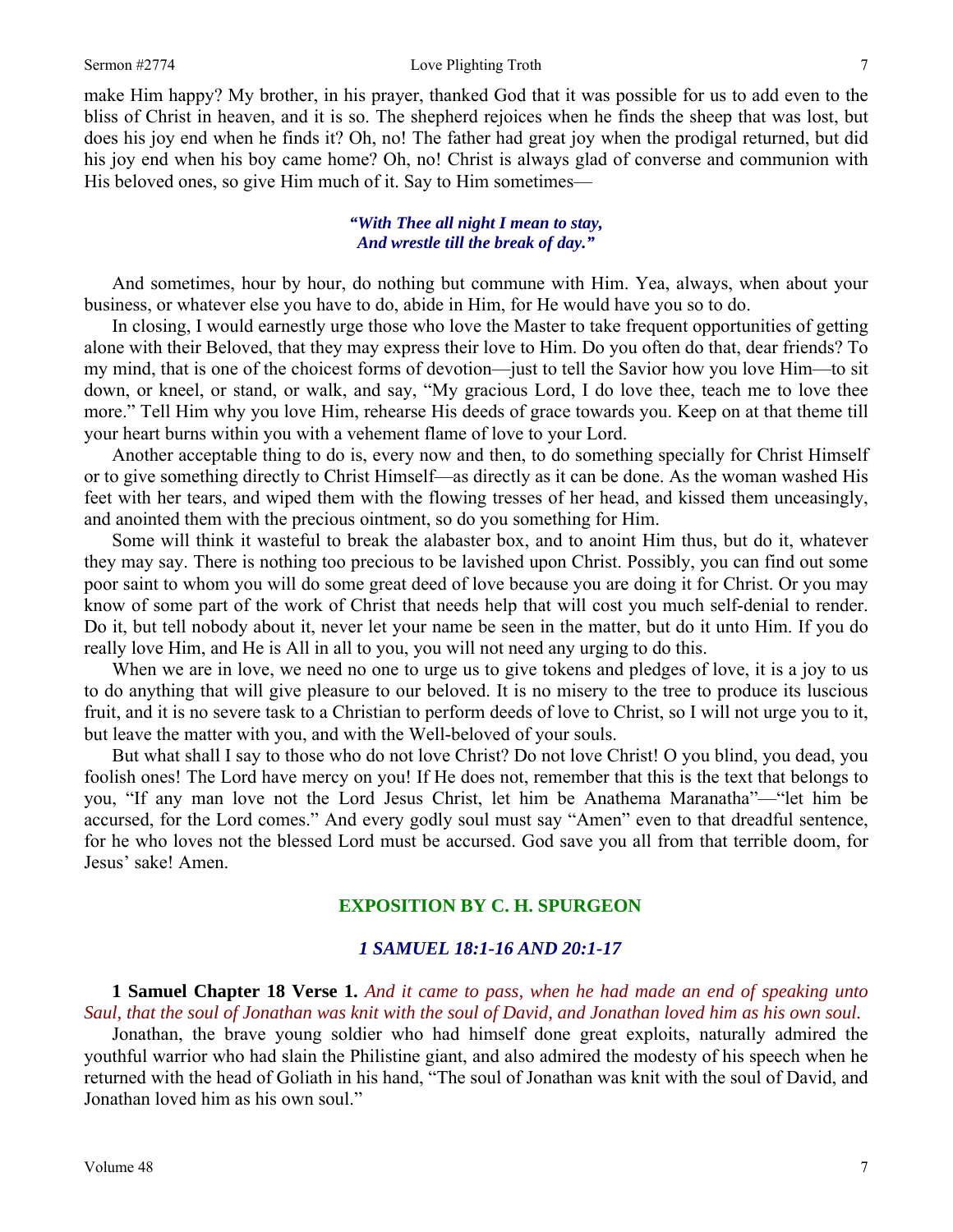**2-4.** *And Saul took him that day, and would let him go no more home to his father's house. Then Jonathan and David made a covenant, because he loved him as his own soul. And Jonathan stripped himself of the robe that was upon him,—* 

No doubt, one suitable to his rank as the heir-apparent to the throne of Israel.

**4-5.** *And gave it to David, and his garments, even to his sword, and to his bow, and to his girdle. And David went out whithersoever Saul sent him, and behaved himself wisely: and Saul set him over the men of war,—* 

Probably, Jonathan had previously occupied that position, but now that David is called to supplant him, Jonathan is not jealous of him, but he loves him as he loves his own soul.

**5-7.** *And he was accepted in the sight of all the people, and also in the sight of Saul's servants. And it came to pass as they came, when David was returned from the slaughter of the Philistine, that the women came out of all cities of Israel, singing and dancing, to meet King Saul, with tabrets, with joy, and with instruments of musick. And the women answered one another as they played, and said,—* 

Singing in chorus, with answering refrains,—

**7-9.** *Saul hath slain his thousands, and David his ten thousands. And Saul was very wroth, and the saying displeased him; and he said, They have ascribed unto David ten thousands, and to me they have ascribed but thousands: and what can he have more but the kingdom? And Saul eyed David from that day forward.* 

This shows how envy will destroy a man's own peace of mind, as well as make him plot against the one of whom he is envious. Instead of being thankful to God for sending him such a valiant champion as David to deliver both himself and his people, Saul is full of malice towards the young hero simply because he receives his due reward of praise for his victory over the giant. "Saul eyed David" with an evil and envious eye—looked askance upon him, and determined to do him mischief whenever he could.

**10.** *And it came to pass on the morrow, that the evil spirit from God came upon Saul, and he prophesied in the midst of the house:* 

Probably, talking wildly and foolishly,—

**10.** *And David played with his hand, as at other times:* 

That is, as he had at other times, played upon the harp to chase away the evil spirit.

**10-12.** *And there was a javelin in Saul's hand. And Saul cast the javelin; for he said, I will smite David even to the wall with it. And David avoided out of his presence twice.* 

*And Saul was afraid of David,—* 

David was not afraid of Saul, although Saul was the man with the javelin, and with the murderous, malicious spirit, which prompted him to hurl it at the young harpist. David, guileless, brave, honest, trustful, was not afraid of Saul, but "Saul was afraid of David,"—

**12-14.** *Because the LORD was with him, and was departed from Saul. Therefore Saul removed him from him, and made him his captain over a thousand; and he went out and came in before the people. And David behaved himself wisely in all his ways; and the LORD was with him.* 

And young man, you also will be wise if God is with you, and you will be able to behave yourself wisely, discreetly, prosperously, as the word seems to mean. Even when malicious eyes are fixed upon you, they will not be able to find any fault in you if the Lord is with you. You will win favor where you least expect it, if you do but so live that God can be with you, if you keep the vessel of your nature so pure that the Master can use it. May it be your portion and mine to have it said of each of us, "The LORD was with him!"

**15-16.** *Wherefore when Saul saw that he behaved himself very wisely, he was afraid of him. But all Israel and Judah loved David, because he went out and came in before them.* 

This love of the people only caused Saul's hatred of David to be carried to a still greater excess, but Jonathan still loved David, and promised to cleave to him whatever might happen. In the twentieth chapter, we can read still more concerning this faithful friendship.